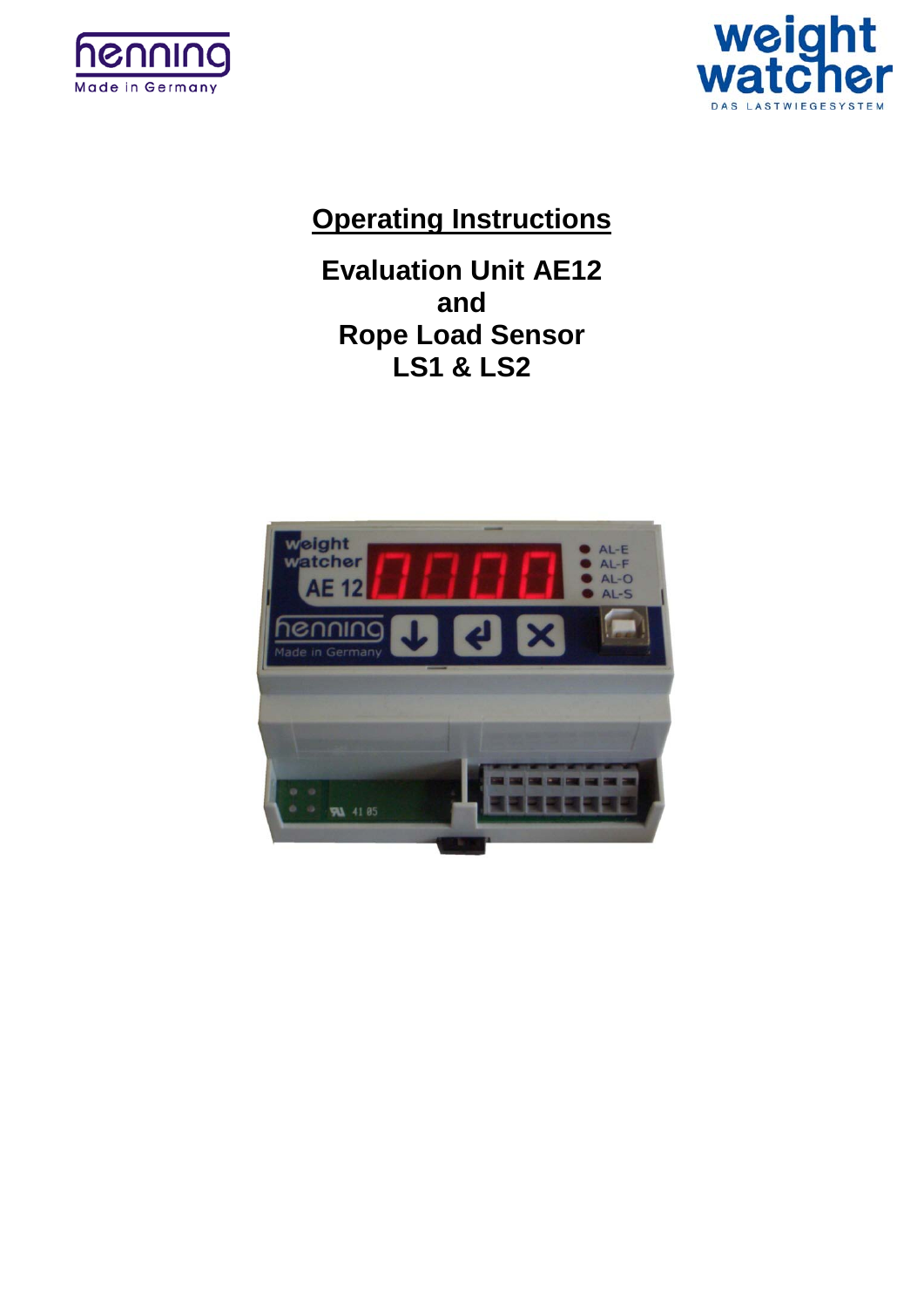



# **1. Dimensions**



Page 2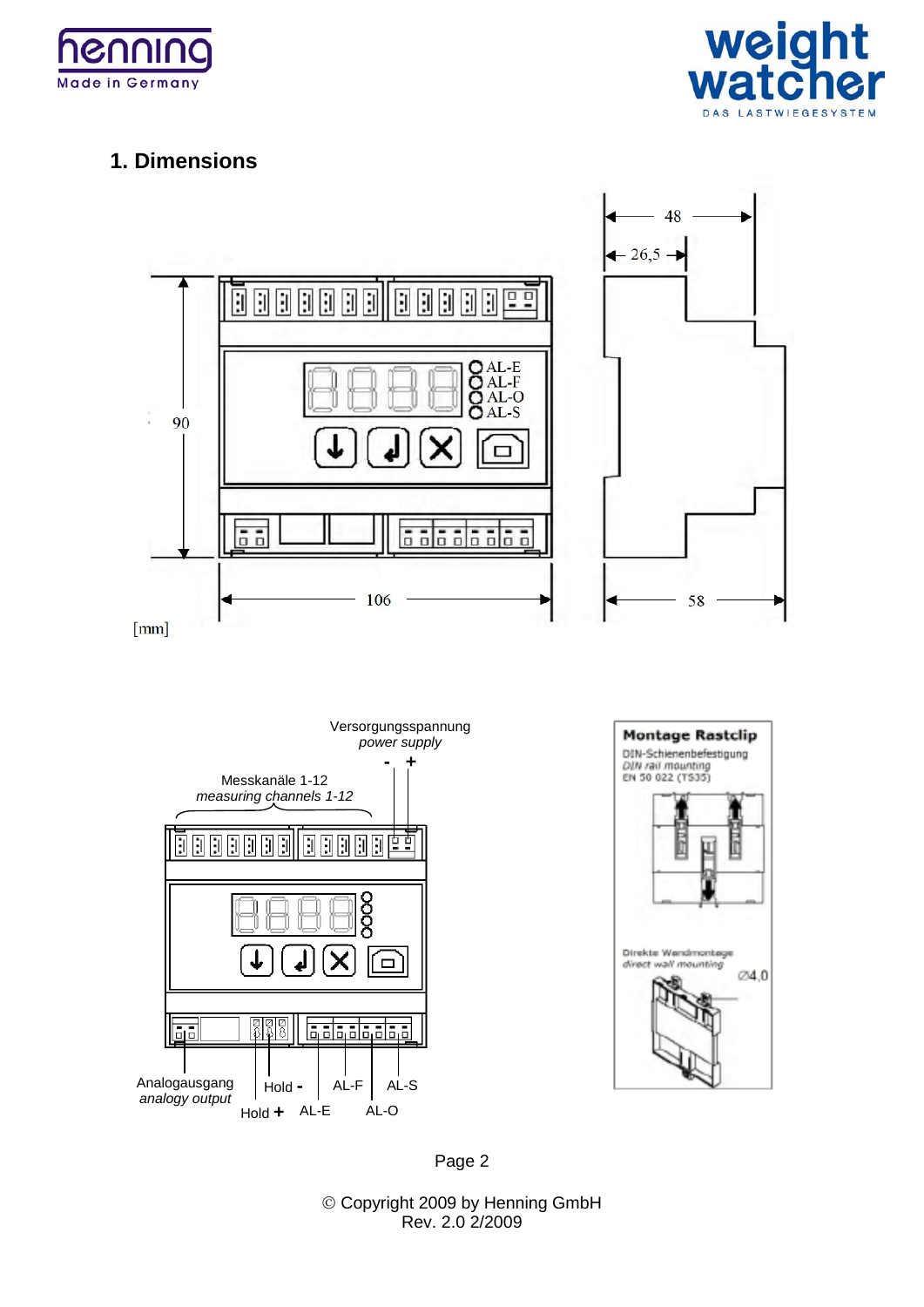



# **2. Connection diagram**

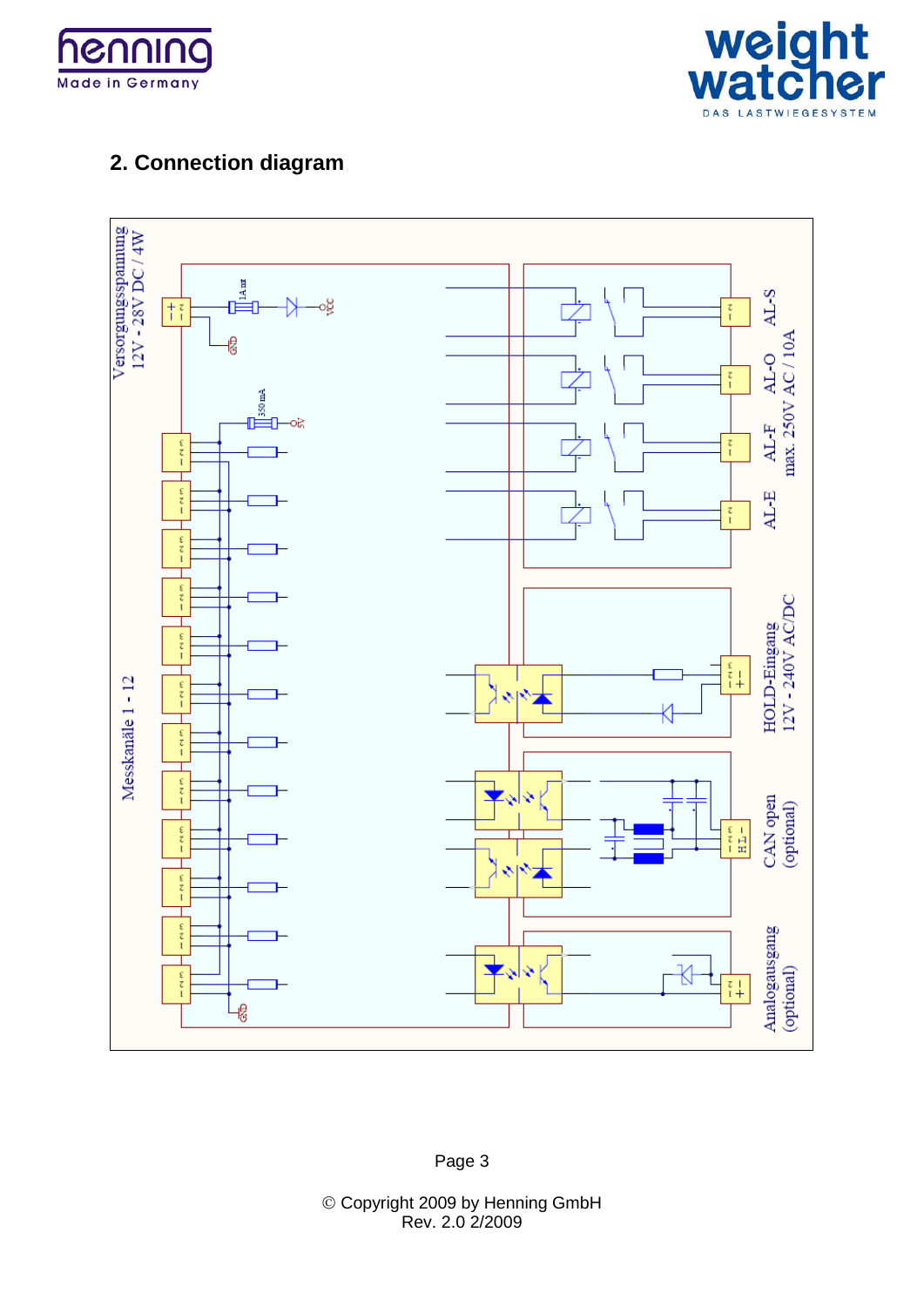![](_page_3_Picture_0.jpeg)

![](_page_3_Picture_1.jpeg)

# **3. Description of alarm relays**

### **AL-E** (Empty load relay)

Change of state on falling below the load programmed in  $\mathsf{RL} \cap \mathsf{E}$ .

### **AL-F** (Full load relay)

Change of state on exceeding the load programmed in  $HL$  -  $F$ .

### **AL-O** (Overload relay)

Change of state on exceeding the load programmed in  $\mathsf{RL} \cap \mathsf{Q}$ .

**AL-S** (Slack rope and rope difference relay)

Change of state as soon as the car empty load falls below the value of the load

programmed in  $HL - 5$ 

### **AND**

Change of state as soon as one of the ropes deviates from the average of all ropes at least by the load programmed in  $HL$  -  $\Gamma$ .

### **Note:**

The working procedure of the relays as a make or break contact can be changed for each alarm output using the  $\epsilon$  on F parameter.

# **4. HOLD function**

The HOLD input responds for alternating and direct voltages between 12 V to 230 V. During the elevator travel the measured loads can heavily fluctuate (friction in the rails etc.). As long as a voltage (e. g. the travel signal) between 12 to 230 V is applied at the HOLD input the alarm output through the alarm relays does not take place.

# **5. Access to the parameters**

The unit is equipped with a menu by which the individual setting parameters can be reached.

 $\bigcup$  By pressing this key the individual menu items are cycled through. If one menu item has been selected, the key is used for the navigation of the submenus. Within the individual parameters the value can be changed by this key.

Using this key the currently displayed menu item is selected, or in the parameters he set value is adopted.

Page 4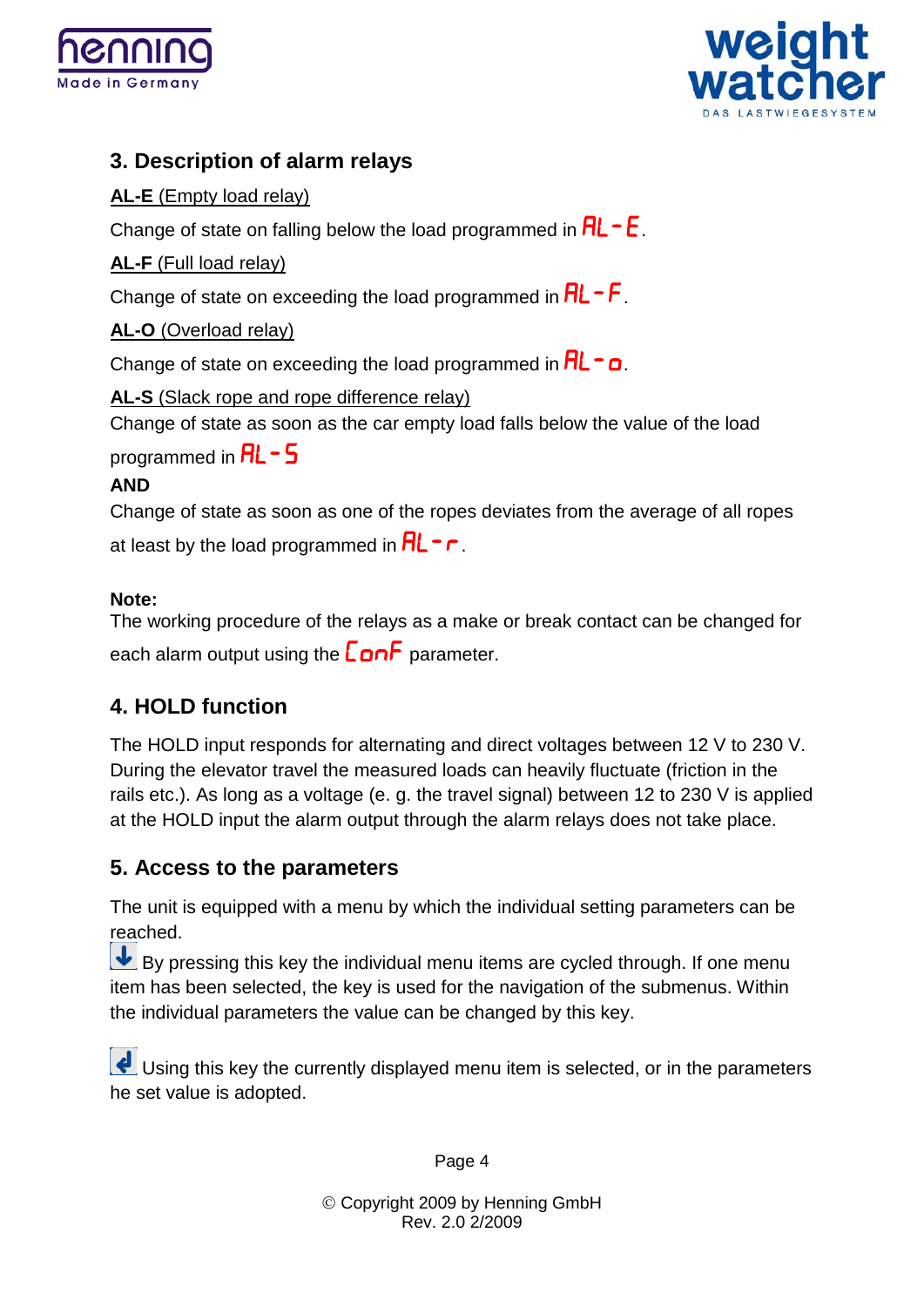![](_page_4_Picture_0.jpeg)

![](_page_4_Picture_1.jpeg)

 $\mathbf X$  Using this key the new selected menu items and parameter settings are cancelled. Repeatedly pressing this key finally leads to the display of the total weight.

#### **Note:**

After one minute without operation the unit automatically returns to the display of the total weight, independent of the menu item that was previously selected. After 10 minutes without operation the unit switches to low consumption mode, i. e. the display switches off and can be reactivated on the next operation.

# **6. Change of a parameter**

- 1.) Use the  $\bigcup$  key to display the parameter that is to be changed.
- 2.) Select the parameter using the  $\bigcup$  key.
- 3.) Use the  $\bigcup$  key to change the value of the currently flashing digit position. Switch to the next position using the  $\left| \right|$  key.
- 4.) After input of the final digit reuse the  $\left| \bullet \right|$  key. Now the total value is flashing.
- **5.)** Press the **k**ey again in order to adopt the value.

![](_page_4_Picture_11.jpeg)

Page 5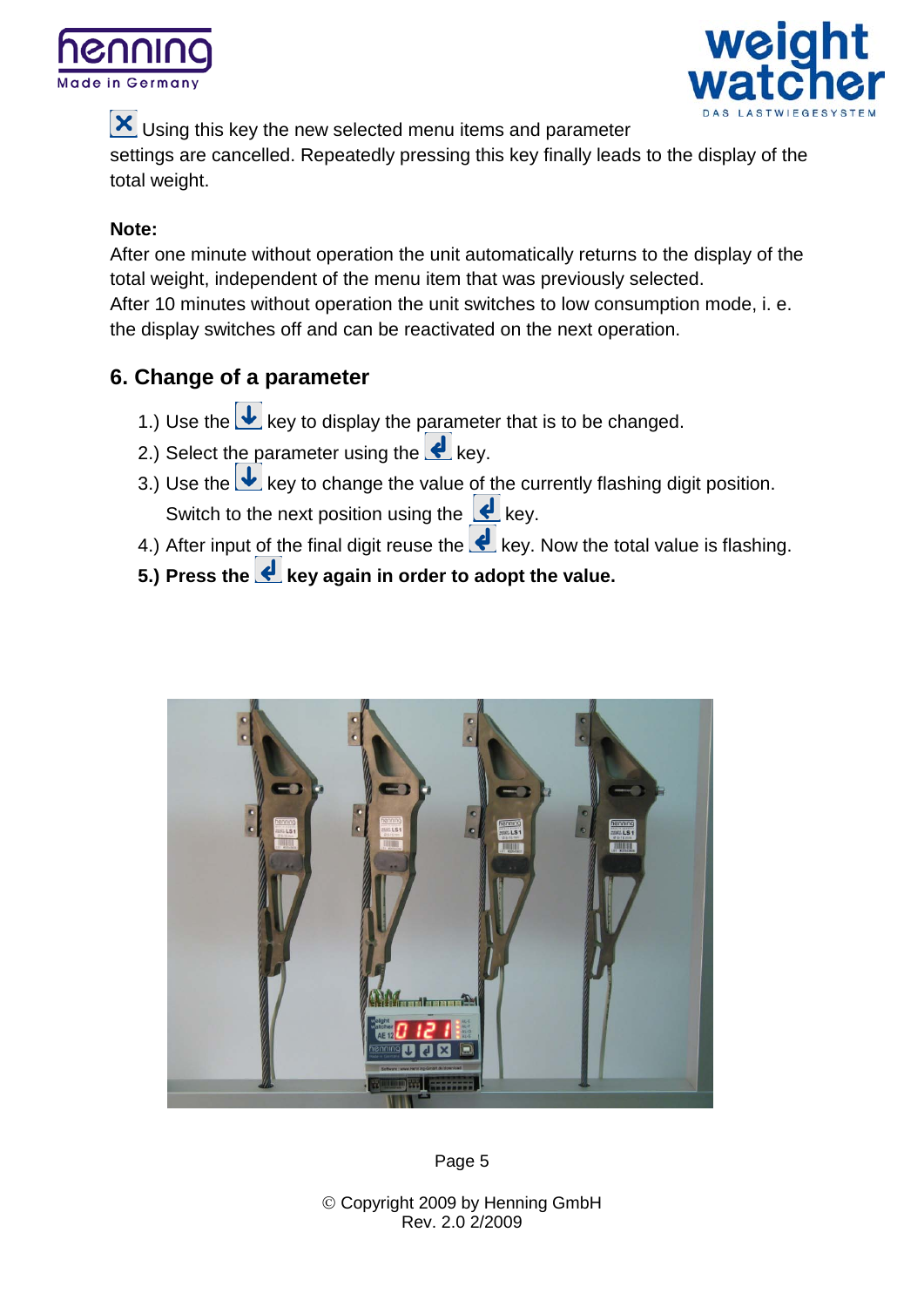![](_page_5_Picture_0.jpeg)

![](_page_5_Picture_1.jpeg)

### **7. Menu structure**

| 0876               | Weight indication                                 |
|--------------------|---------------------------------------------------|
| (4 digits in kg)   |                                                   |
| roPE               | Indication of the individual rope loads           |
| (rope)             |                                                   |
| r[nb               | Setting of the number of ropes / rope sensors     |
| (rope count)       |                                                   |
| rF[E               | Adjustment of the rope suspension ratio           |
| (rope factor)      |                                                   |
| [Ero               | Zero point adjustment                             |
| (zero)             |                                                   |
| $HL - E$           | Alarm phase Empty Load                            |
| (alarm empty)      |                                                   |
| AL-F               | Alarm phase Full Load                             |
| (alarm full)       |                                                   |
| AL-o               | Alarm phase Overload                              |
| (overload)         |                                                   |
| AL-5               | Alarm phase Slack Rope                            |
| (alarm slack rope) |                                                   |
| AL-r               | Alarm phase Rope Load Difference                  |
| (alarm rope load)  |                                                   |
| dCou               | Adjustment of the analogue output                 |
| (DC out)           | (only relevant for the AE12 with analogue output) |
| Un it              | Adjustment of the display weight unit             |
| (unit)             |                                                   |
| 117C               | Version number                                    |
| (Program version)  |                                                   |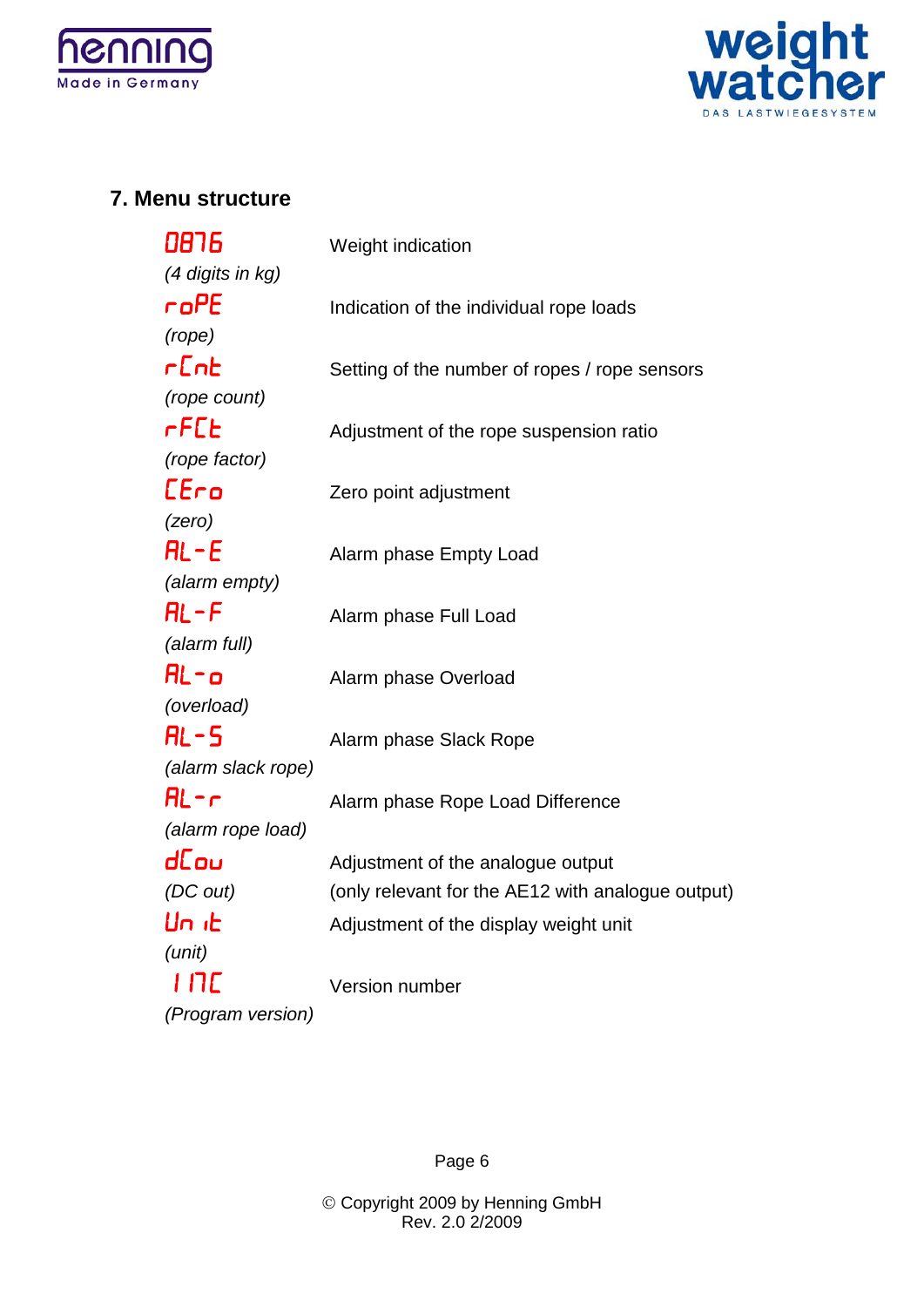![](_page_6_Picture_0.jpeg)

![](_page_6_Picture_1.jpeg)

### **8. Indication of the individual rope loads**

- a) Display the menu item  $\overline{r}$  or  $\overline{P}E$  using  $\overline{u}$  and select with the  $\overline{d}$  key.
- b) On the display appears the weight in kg (e.g.  $\Box$   $\Box$ ) alternating with the rope number  $\overline{\phantom{a}}$  (rope 1).
- c) Switch between the individual ropes with  $\bigcup$  (up to the maximum number of ropes adjusted in  $\mathsf{r}\mathsf{Ent}$ ).
- d) At any time you can leave the menu item with  $\mathbf x$ .

### **9. Adjustment of the number of rope sensors**

- a) Select the menu item  $\mathsf{r}\mathsf{Ent}$  (rope count) using  $\mathsf{\Psi}$  and then press the  $\mathsf{\Psi}$ key.
- b) Follow the instructions under point 6 "Change of a parameter" in order to adjust the correct number of rope sensors.
- c) At any time you can leave the menu item with  $\mathbf{x}$ .

#### **Note:**

It is absolutely necessary to adjust the correct number of rope sensors. Otherwise the AE12 will recognize that sensors are missing and will switch to the error mode in which all alarm relays will be activated.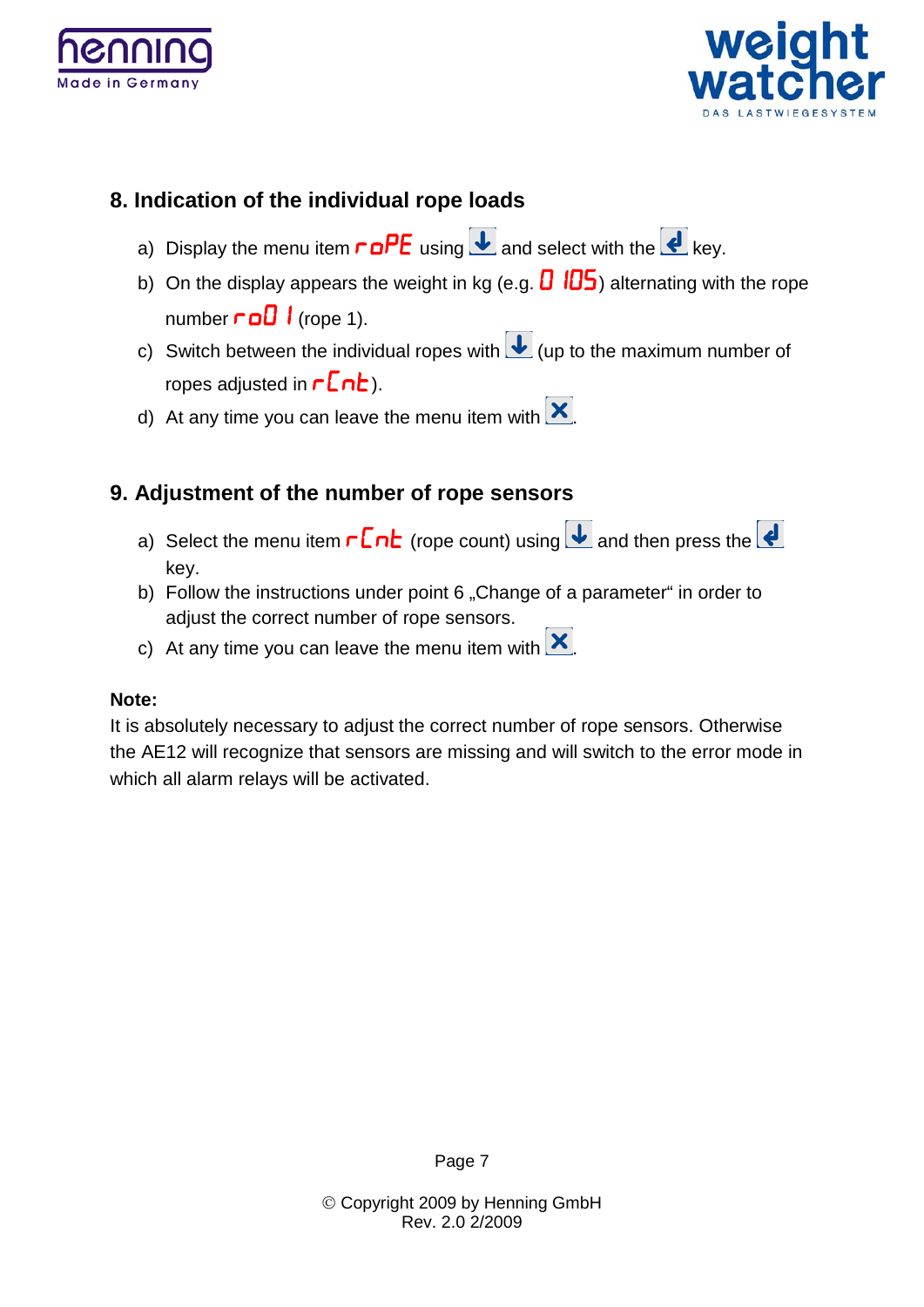![](_page_7_Picture_0.jpeg)

![](_page_7_Picture_1.jpeg)

# **10. Adjustment of the suspension ratio**

In the case of multi-suspension you have to set the factor by which the rope loads are multiplied.

- a) Select the menu item  $rF L$  (rope factor) with the  $\overline{\bigcup}$  key and then press the  $\epsilon$ , key.
- b) Follow the instructions under point 6 "Change of a parameter"in order to adjust the correct factor.

Example: in the case of a 2 : 1 suspension you have to enter the factor  $\mathbf{D}$ 

c) At any time you can leave the menu item with  $\mathbf{x}$ .

# **11. Zero point adjustment**

With this function the total weight indicated on the AE12 unit is reduced by the empty weight of the car, i. e., in the case of an empty car the display shows 0 kg.

- a) Select the menu item  $E F \circ$  with the  $\overline{\mathbf{V}}$  key and then press  $\overline{\mathbf{P}}$ . Now on the display  $\mathsf{E}\mathsf{F}\cap\mathsf{D}$  starts flashing.
- b) Please check that the car is really unloaded. After pressing the  $\bigcup$  key again a 10 second countdown will start. During this period of time the car weight must not be changed.
- c) Then the zero point is balanced **Note:**

The function Slack Rope Alarm only functions with a balanced empty load of the car. Therefore, it is absolutely necessary that you make this zero point adjustment when using the slack rope alarm.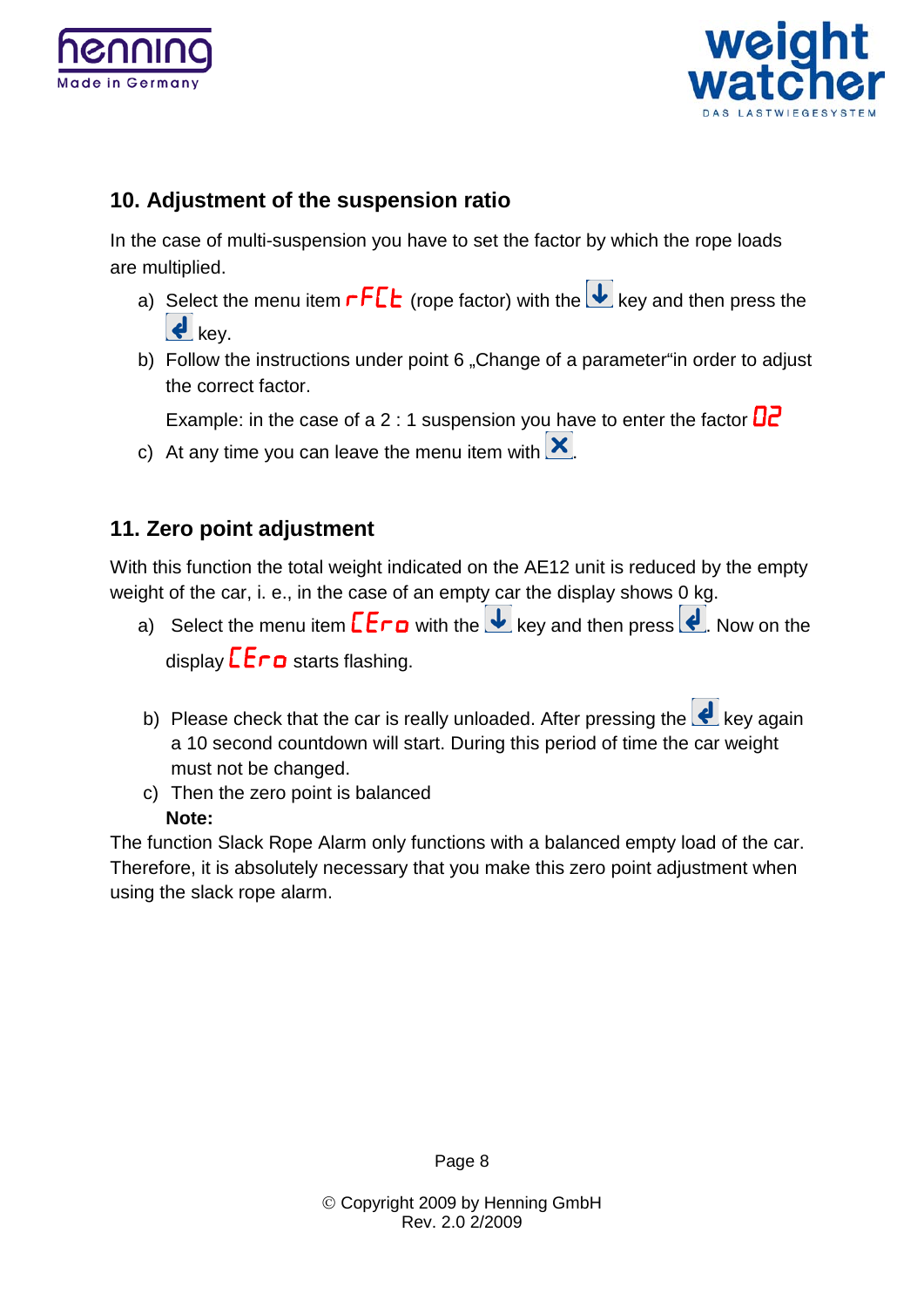![](_page_8_Picture_0.jpeg)

![](_page_8_Picture_1.jpeg)

# **12. Alarm phases**

The alarm phases correspond to the loading at which the relays change their state. In addition you may choose whether the individual relays work as make or break contact.

**AL-E** (Empty load relay)

Change of state on falling below the load programmed in  $HL - E$ . **AL-F** (Full load relay) Change of state on exceeding the load programmed in  $HL$  -  $F$ . **AL-O** (Overload relay) Change of state on exceeding the load programmed in  $\mathsf{RL} \cap \mathsf{Q}$ . **AL-S** (Slack rope) Change of state as soon as the car empty load falls below the value of the load programmed in  $\mathsf{RL}$  – 5. **AL-r** (Rope difference)

Change of state as soon as one of the ropes deviates from the average of all ropes at least by the load programmed in  $HL$  -  $\Gamma$ .

- a) Select the corresponding alarm phase with  $\blacktriangleright$  and then press the  $\blacktriangleright$  key.
- b) Now, with the  $\overline{\mathbf{t}}$  key you select between  $\overline{\mathbf{L}}$  on  $\overline{\mathbf{H}}$  (load) and  $\overline{\mathbf{L}}$  on  $\overline{\mathbf{F}}$ (configuration).
- c) In  $\mathsf{L}$  ond you set the load switching threshold in kg.

In  $\mathsf{L}$  an $\mathsf{F}$  you can select between  $\mathsf{L}\mathsf{L}\mathsf{d}\mathsf{S}$  (close) for the operating mode MAKE and  $\overline{OPE}$  (open) for the operating mode BREAK. The setting is only adopted after the second use of the  $\left| \cdot \right|$  key (selection flashes after the first use)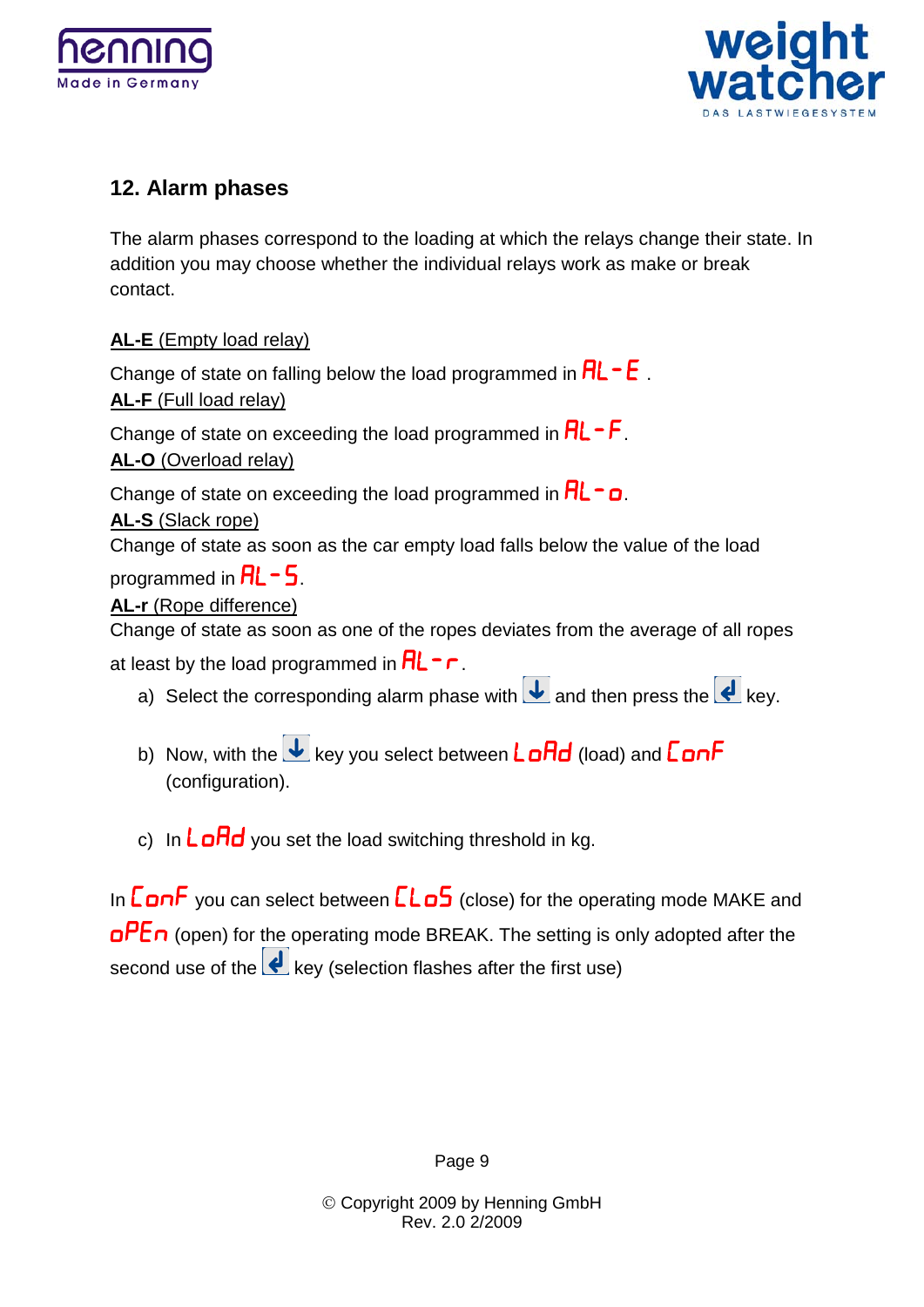![](_page_9_Picture_0.jpeg)

![](_page_9_Picture_1.jpeg)

# **13. Adjustment of the analogue output (optional)**

At the parameter  $\mathbf{d} \mathbf{C}$   $\mathbf{D} \mathbf{U}$  you adjust the weight, at which the analogue output shall deliver the maximum output value of 10V or 20mA.

Under this menu item you have to adjust three parameters:

- At  $L$   $\sigma$  $H$  $d$  you select the weight at which the output shall deliver the maximum of 10 V or 20 mA.
- In **oFF5** you can switch a "live Zero" on or off. If you switch this option to **on** a measured rope load of 0 kg corresponds to an analogue output signal of 2 V or 4 mA. If the option is switched off with  $a \overline{F} \overline{F}$  a rope load of 0 kg corresponds to 0 V or 0 mA.
- In  $E$  $H$  $F$  you can select whether only the payload shall be output via the analogue output. (The precondition is that you have used the zero point adjustment  $\mathsf{E}\mathsf{F}\mathsf{G}$

If you select the option  $\Box \Box$ , only the payload is output. If the option is switched off with  $\mathsf{a} \mathsf{F} \mathsf{F}$  the analogue output signal corresponds to the sum of payload plus the empty weight of the car.

# **14. Adjustment of the display unit**

At  $\bigcup_{n=1}^{\infty}$  vou can choose between three different weight units. All displayed weights and alarm thresholds are shown in the selected unit. All internal calculations are made in kg, therefore, rounding errors are possible.

You can select from these units:

- *(SI)* All weights are shown in *kg*.
- $\frac{1}{2}$  *(tnSh)* All weights are shown in *short tons* (1 S/T = 2000 lb).
- $\frac{1}{2}$  *(tnL)* All weights are shown in *long tons* (1 L/T = 2240 lb).

Page 10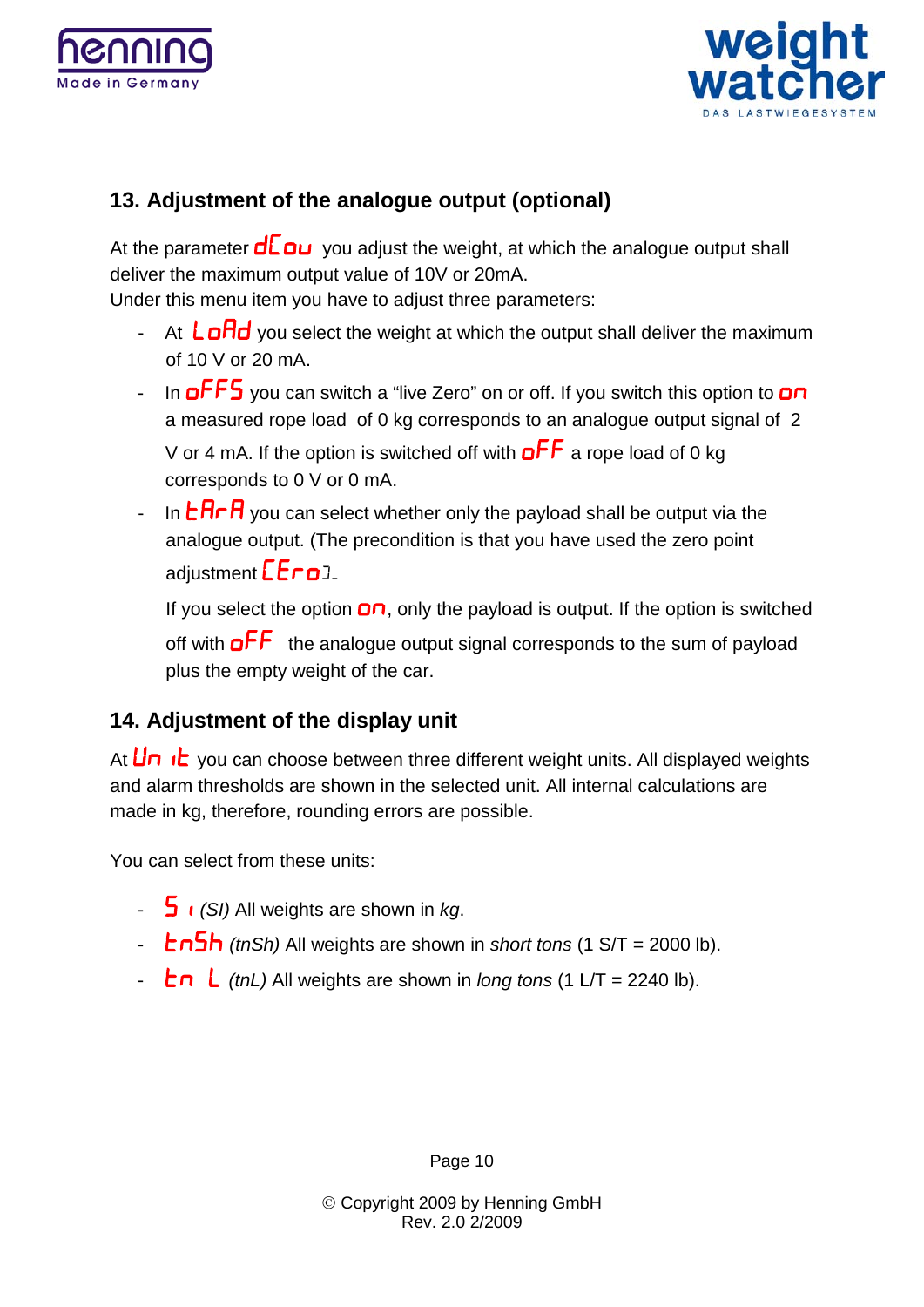![](_page_10_Picture_0.jpeg)

![](_page_10_Picture_1.jpeg)

# **15. Electrical Values**

| Power supply voltage                      | 12 V – 28 V DC                    |  |
|-------------------------------------------|-----------------------------------|--|
| Power consumption                         | max. 4 W                          |  |
|                                           | (all Relays activated)            |  |
| Fuse                                      | 1 A mT                            |  |
| HOLD input                                | 12 V - 230 V AC/DC                |  |
| Relay outputs                             |                                   |  |
| max. Switching voltage                    | 250 V AC                          |  |
| max. Starting current                     | 15A                               |  |
| max. Continuous current                   | 10 A                              |  |
| max. Switching capacity                   | 2500 W                            |  |
| (resistive load)                          |                                   |  |
| max. Switching capacity (inductive 500 VA |                                   |  |
| load)                                     |                                   |  |
| min. Switching load DC                    | 0.3 W                             |  |
| Analogue output (optional)                |                                   |  |
| galvanically isolated                     | <b>ves</b>                        |  |
| Voltage output                            | $2 V - 10 V$ or                   |  |
| (resistive load > 500 $\Omega$ )          | $0 V - 10 V$                      |  |
| Current output                            | $4 \text{ mA} - 20 \text{ mA}$ or |  |
| (resistive load < 500 $\Omega$ )          | 0 mA $-$ 20 mA                    |  |

# **16. Change of a fuse**

- a) Disconnect the AE12 from the power supply voltage.
- b) Remove the base plate from the unit rear side.
- c) Remove the circuit board from the housing.
- d) Change the fuse 1mA mT. You will find the fuse switch directly behind the terminals of the power supply voltage.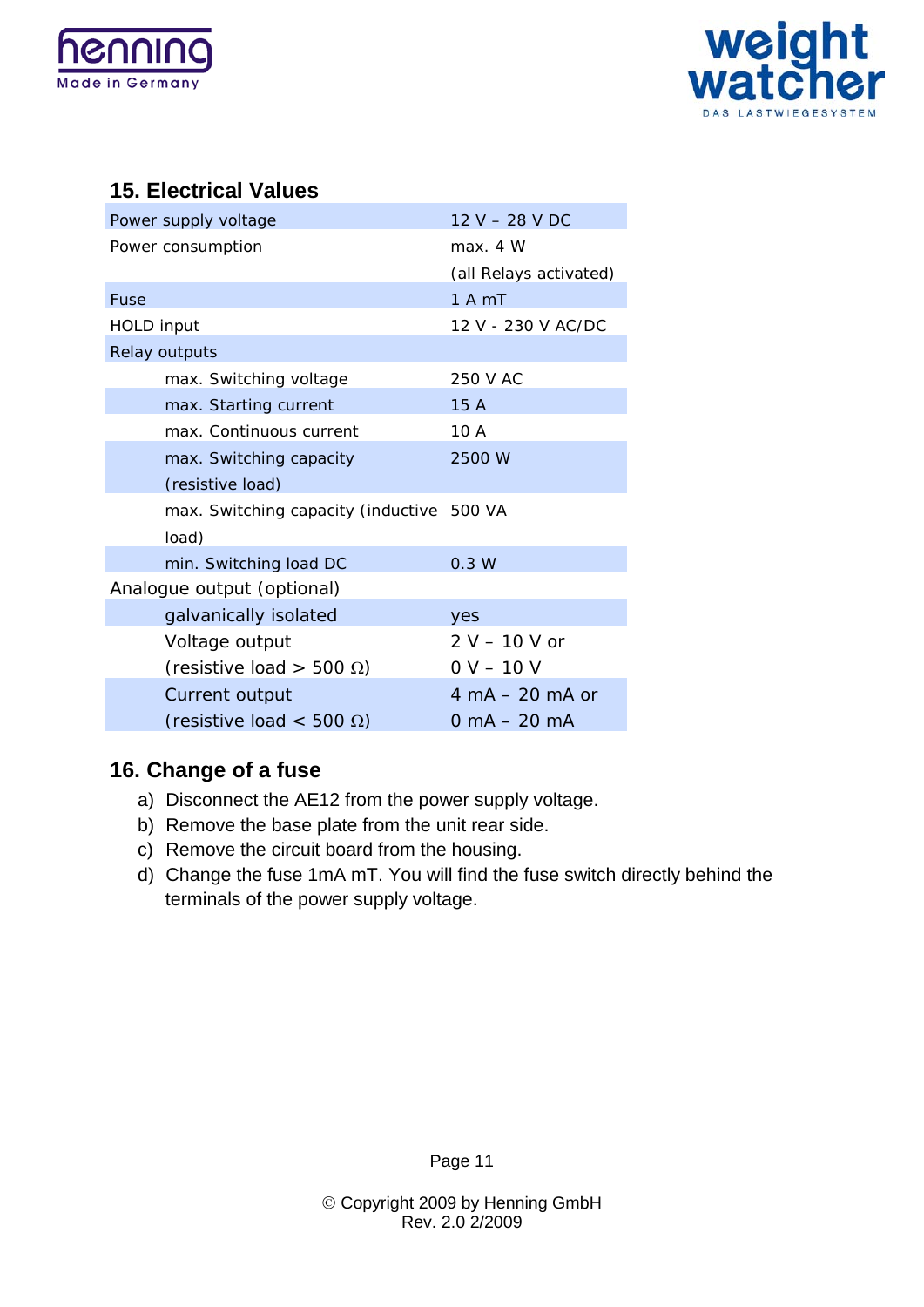![](_page_11_Picture_0.jpeg)

![](_page_11_Picture_1.jpeg)

# **17. Error messages**

#### *All 4 alarm LED's light up*

At least one load sensor has failed or the wrong number of sensors has been set under menu item  $\mathsf{r}\mathsf{Ent}$ .

#### Action:

Select menu item  $\mathsf{r}\mathsf{Enb}$  and verify the number of sensors set. If this number has been set correctly and the error still exists, go to menu item  $\overline{r}$ **DPE** and verify the individual ropes. If  $\overline{E r r}$  **i** is indicated, the relevant sensor has failed. If  $\overline{E}$   $\overline{r}$  is indicated, the relevant sensor supplies too high a signal and is overloaded.

Page 12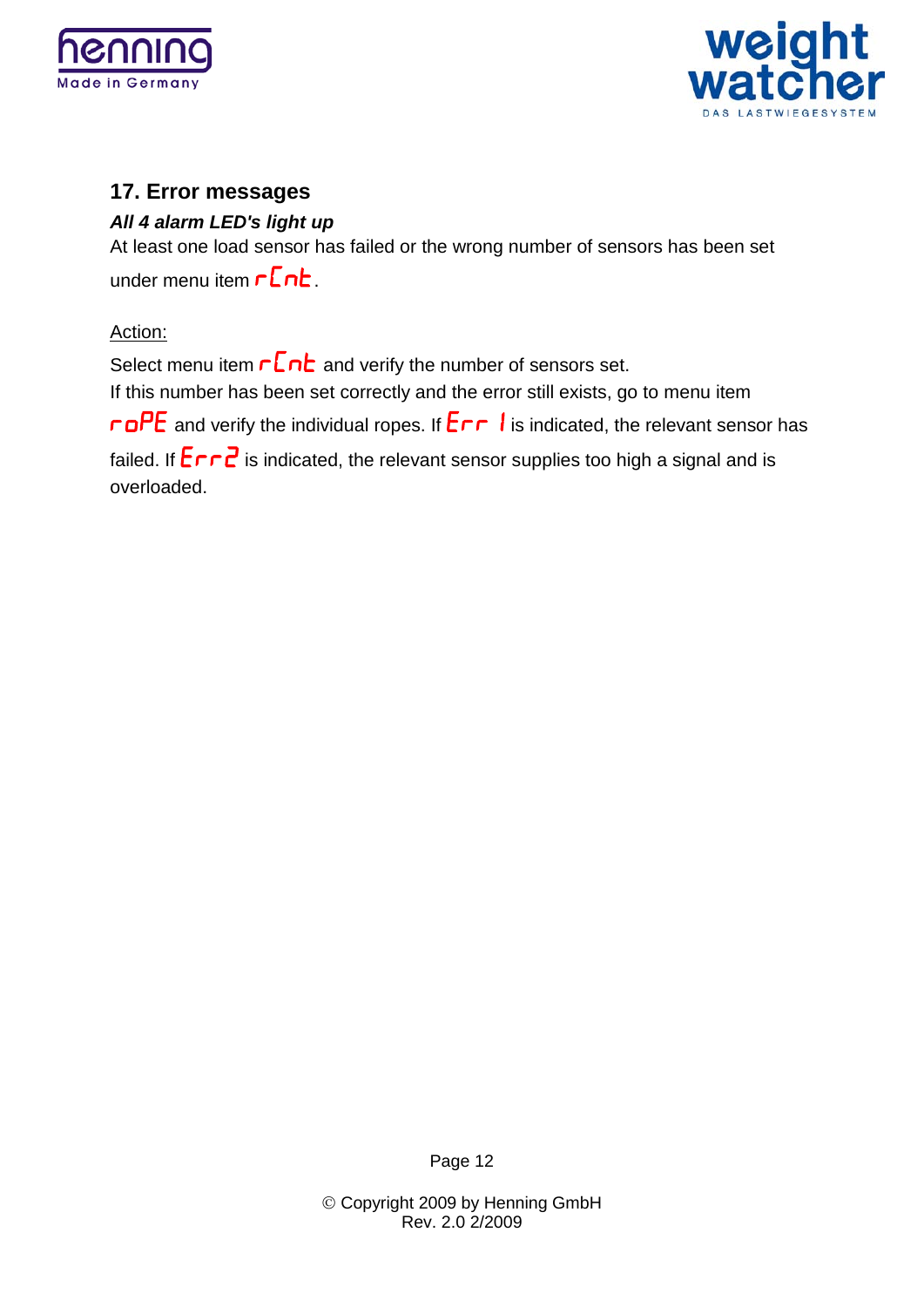![](_page_12_Picture_0.jpeg)

![](_page_12_Picture_1.jpeg)

# **18. Installation of the LS1 & LS2 sensors**

For each carrying rope one load sensor must be provided.

#### **1.) Selection of the appropriate installation position**

The point on the rope where the load sensor is installed must fulfil the following conditions:

- -During travel over the total lifting height the sensor must not make physical contact with any other components.
- -At the installation position selected the rope must run straight and be entirely undamaged.
- At the selected point there must not have been previous mechanical influences such as other rope sensors, multiple installations etc.
- -Between the cable joint and the load sensor there must be a minimum 10 cm of free rope.

#### **2.) Insertion of the load sensor LS into the rope**

Open the rope clamp with the M5 screw enough to allow the rope to lie in the groove of the load sensor over the total sensor length.

#### **3.) Closing of the rope clamp**

Tighten the M5 screw to 4 Nm (verification: both lock washers are flattened, see photo).

![](_page_12_Picture_14.jpeg)

![](_page_12_Picture_15.jpeg)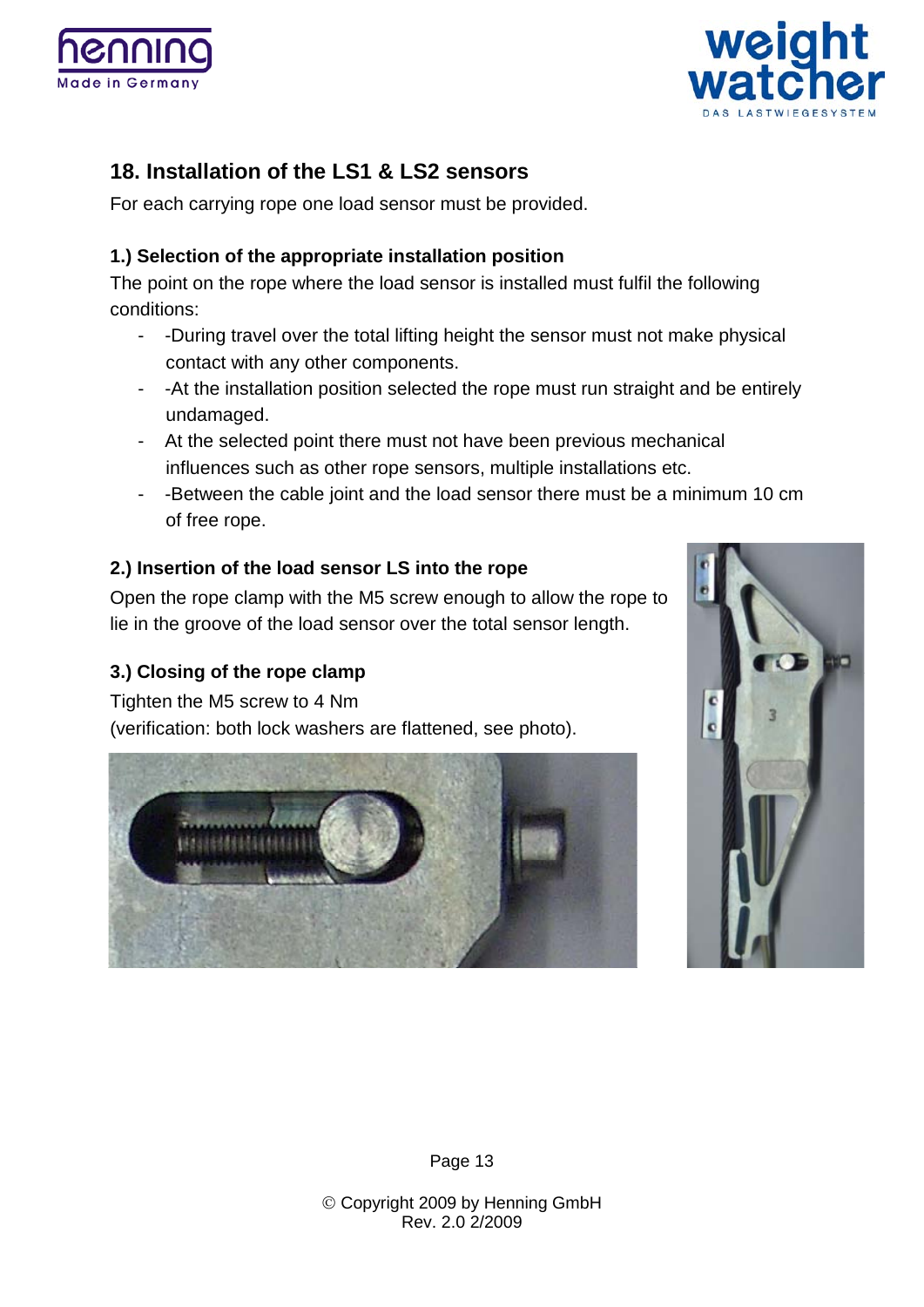![](_page_13_Picture_0.jpeg)

![](_page_13_Picture_1.jpeg)

#### **4.) Connecting the sensor to the evaluation unit AE12**

The load sensors LS1 must be connected to the AE12 starting with sensor socket 1 in the upper left corner of the housing:

![](_page_13_Figure_4.jpeg)

**Repeat steps 1 to 4 for all sensors to be connected.**

#### **Note:**

For an exact measurement result the sensor must only be clamped once onto the selected point of the rope.

Page 14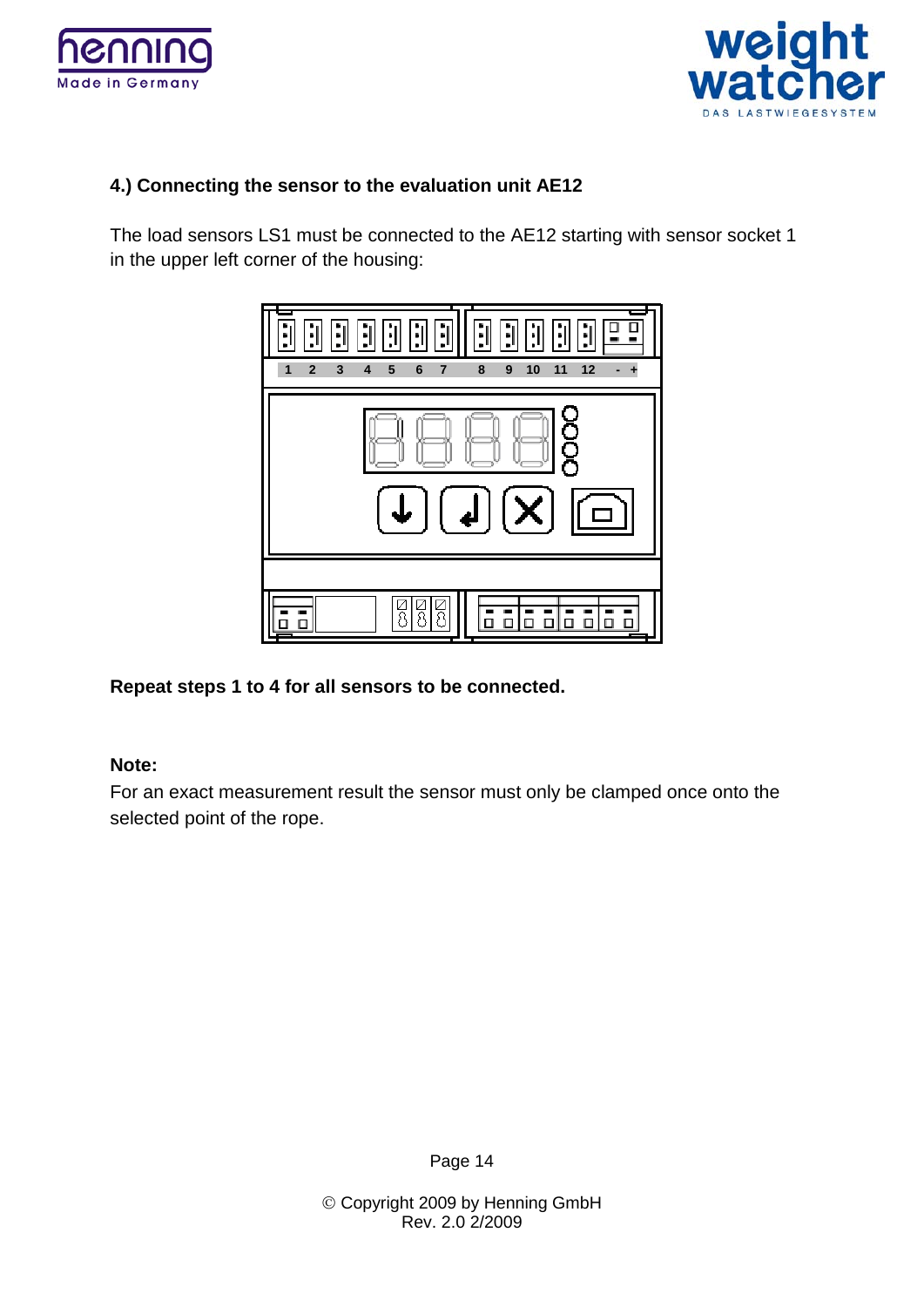![](_page_14_Picture_0.jpeg)

![](_page_14_Picture_1.jpeg)

# **19. Short operating instructions**

**1.)** Install the evaluation unit AE12 in an appropriate location.

**2.)** Installation of the sensors (see point 18).

**3.)** Adjustment of the number of sensors (see point 9).

With  $\overline{\mathbf{U}}$  switch to menu item  $\mathsf{r}\mathsf{Ln}$  and adjust the number with  $\overline{\mathbf{U}}$  and  $\overline{\mathbf{Q}}$ . Press twice to confirm the adjustment.

**4.)** Adjustment of the suspension factor, only necessary if it is not a 1:1 suspension (see point 10).

With  $\overline{\mathbf{U}}$  switch to menu item  $\mathsf{rFLE}$  and adjust the number with  $\overline{\mathbf{U}}$  and  $\overline{\mathbf{U}}$ . Press **t** twice to confirm the adjustment.

**5.)** Adjustment of the alarm thresholds (see point 12).

With  $\bigcup$  and  $\bigcup$  choose the corresponding alarm phase. In

 $L$ **and** adjust with  $\overline{\bigcup}$  and  $\overline{\bigcup}$  the load switching threshold.

In  $\mathsf{L}$  adjust the operating mode  $\mathsf{L}\mathsf{L}\mathsf{d}\mathsf{S}$  for make contact and

 $\mathsf{aPE}$  for break contact.

Press  $\bigoplus$  twice to confirm the adjustment.

**6.)** Carry out zero balancing of the unit with empty elevator (see point 11). With  $\overline{\mathbf{t}}$  switch to menu item  $\overline{\mathbf{E}}$  **Press**  $\overline{\mathbf{t}}$  twice and the countdown will start.

#### **Note:**

It also is possible to carry out all parameter settings of steps 3.) 4.) and 5.) and the **computer-aided rope adjustment** in comfort with our free of charge WeightWatcher Software using the USB interface of the AE12. You will find this software on our home page [www.henning-gmbh.de](http://www.henning-gmbh.de/) at Software.

Page 15